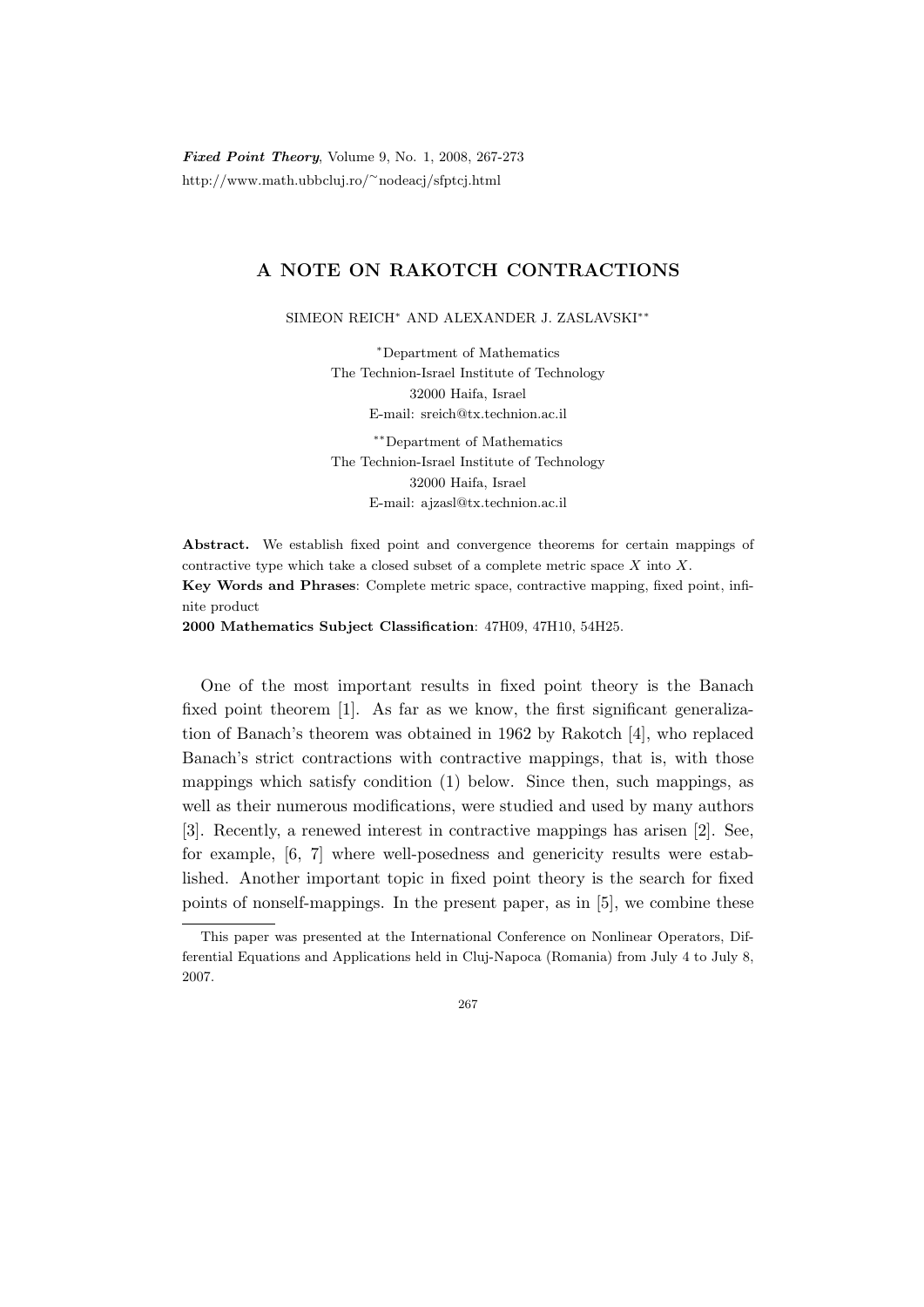two themes by proving fixed point and convergence theorems for contractive nonself-mappings.

In Theorem 1 we provide a new sufficient condition for the existence and approximation of the unique fixed point of a contractive mapping which maps a nonempty and closed subset of a complete metric space  $X$  into  $X$ . In Theorem 2 we present a new proof of the fixed point theorem established in [5, Theorem  $1(A)$ ]. This new proof is based on Theorem 1. In Theorem 3 we obtain a convergence result for (unrestricted) infinite products [8] of mappings which satisfy a weak form of condition (1). Its proof is analogous to the proof of Theorem  $1(B)$  in [5].

Let K be a nonempty and closed subset of a complete metric space  $(X, \rho)$ . For each  $x \in X$  and  $r > 0$ , set

$$
B(x,r) = \{ y \in X : \ \rho(x,y) \le r \}.
$$

**Theorem 1.** Assume that  $T: K \to X$  satisfies

$$
\rho(Tx, Ty) \le \phi(\rho(x, y))\rho(x, y) \text{ for all } x, y \in K,
$$
\n(1)

where  $\phi : [0, \infty) \rightarrow [0, 1]$  is a monotonically decreasing function such that  $\phi(t) < 1$  for all  $t > 0$ .

Assume that there exists a sequence  ${x_n}_{n=1}^{\infty} \subset K$  such that

$$
\lim_{n \to \infty} \rho(x_n, Tx_n) = 0. \tag{2}
$$

Then there exists a unique point  $\bar{x} \in K$  such that  $T\bar{x} = \bar{x}$ .

**Proof.** The uniqueness of  $\bar{x}$  is obvious. To establish its existence, let  $\epsilon \in (0,1)$ and choose a positive number  $\gamma$  such that

$$
\gamma < (1 - \phi(\epsilon))\epsilon/8. \tag{3}
$$

By  $(2)$ , there is a natural number  $n_0$  such that

$$
\rho(x_n, Tx_n) < \gamma \text{ for all integers } n \ge n_0. \tag{4}
$$

Suppose that the integers  $m, n \geq n_0$ . We claim that  $\rho(x_m, x_n) \leq \epsilon$ . Assume the contrary. Then

$$
\rho(x_m, x_n) > \epsilon. \tag{5}
$$

By (3), (1), (5), the monotonicity of  $\phi$ , and (4),

$$
\rho(x_m, x_n) \le \rho(x_m, Tx_m) + \rho(Tx_m, Tx_n) + \rho(Tx_n, x_n)
$$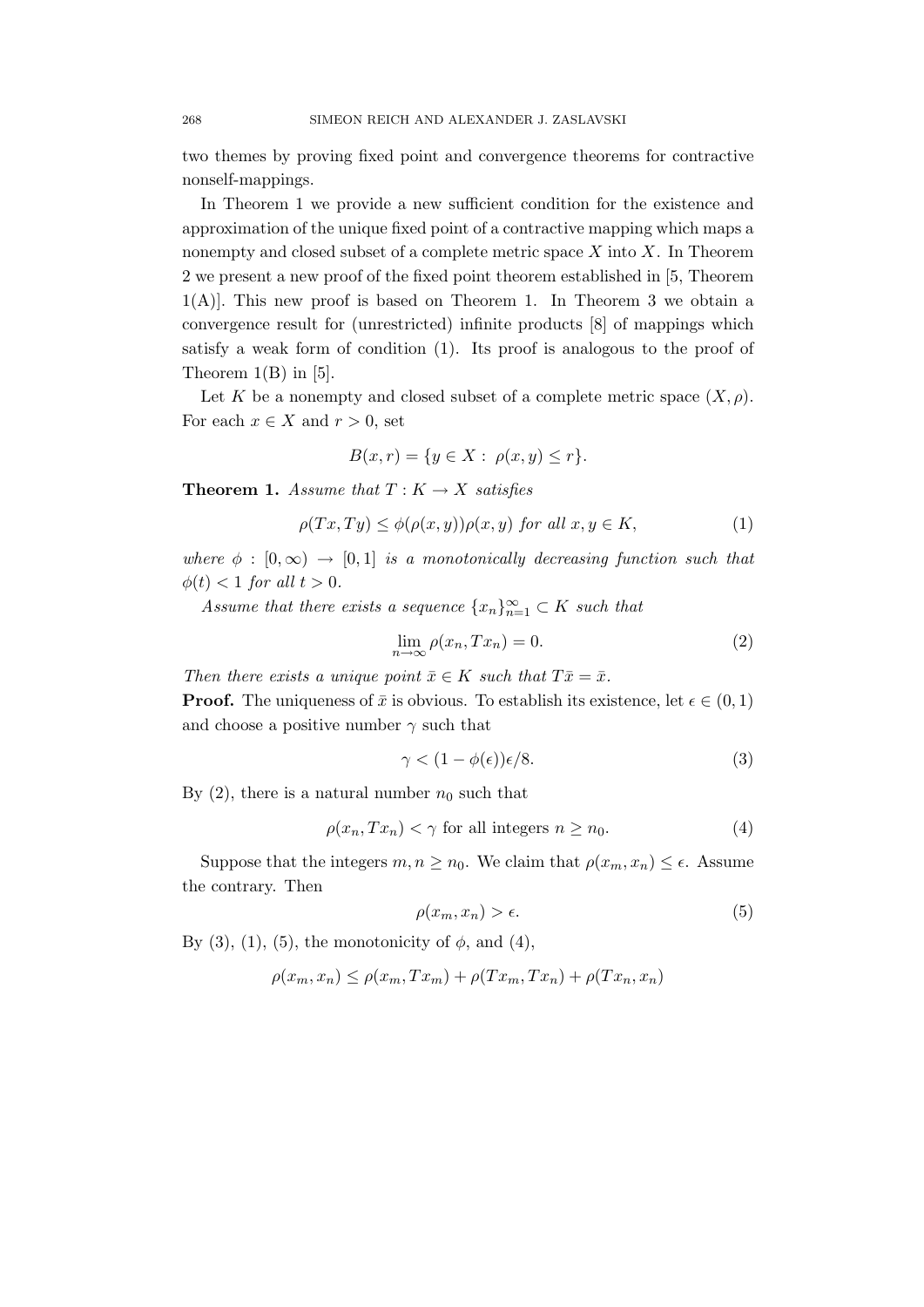$$
\leq 2\gamma + \phi(\rho(x_m, x_n))\rho(x_m, x_n) \leq 2\gamma + \phi(\epsilon)\rho(x_m, x_n)
$$

$$
= \rho(x_m, x_n) - (1 - \phi(\epsilon))\rho(x_m, x_n) + 2\gamma
$$

$$
< \rho(x_m, x_n) - (1 - \phi(\epsilon))\rho(x_m, x_n) + (1 - \phi(\epsilon))\epsilon/4
$$

$$
< \rho(x_m, x_n) - (1 - \phi(\epsilon))\rho(x_m, x_n)(3/4)
$$

$$
= \rho(x_m, x_n)[(1/4) + (3/4)\phi(\epsilon)] < \rho(x_m, x_n),
$$

a contradiction.

The contradiction we have reached proves that  $\rho(x_m, x_n) \leq \epsilon$  for all integers  $m, n \geq n_0$ , as claimed.

Since  $\epsilon$  is an arbitrary number in  $(0,1)$ , we conclude that  $\{x_n\}_{n=1}^{\infty}$  is a Cauchy sequence and there exists  $\bar{x} \in X$  such that  $\lim_{n\to\infty} x_n = \bar{x}$ . By (1), for all integers  $n \geq 1$ ,

$$
\rho(T\bar{x}, \bar{x}) \leq \rho(T\bar{x}, Tx_n) + \rho(Tx_n, x_n) + \rho(x_n, \bar{x})
$$
  

$$
\leq 2\rho(x_n, \bar{x}) + \rho(Tx_n, x_n) \to 0 \text{ as } n \to \infty.
$$

This concludes the proof of Theorem 1.

Next we use Theorem 1 to present a new proof of  $[5,$  Theorem  $1(A)$ ]. **Theorem 2.** Let  $T: K \to X$  satisfy

$$
\rho(Tx,Ty) \le \phi(\rho(x,y))\rho(x,y) \text{ for all } x,y \in K,
$$

where  $\phi : [0, \infty) \rightarrow [0, 1]$  is a monotonically decreasing function such that  $\phi(t) < 1$  for all  $t > 0$ .

Assume that  $K_0 \subset K$  is a nonempty and bounded set with the following property:

For each natural number n, there exists  $y_n \in K_0$  such that  $T^i y_n$  is defined for all  $i = 1, \ldots, n$ .

Then the mapping  $T$  has a unique fixed point  $\bar{x}$  in  $K$ .

**Proof.** By Theorem 1, it is sufficient to show that for each  $\epsilon \in (0,1)$ , there is  $x \in K$  such that  $\rho(x,Tx) < \epsilon$ . Indeed, let  $\epsilon \in (0,1)$ . There is  $M > 0$  such that

$$
\rho(y_0, y_i) \le M, \ i = 1, 2, \dots \tag{6}
$$

By (1) and (6), for each integer  $i \geq 1$ ,

$$
\rho(y_i, Ty_i) \le \rho(y_i, y_0) + \rho(y_0, Ty_0) + \rho(Ty_0, Ty_i) \le 2M + \rho(y_0, Ty_0).
$$
 (7)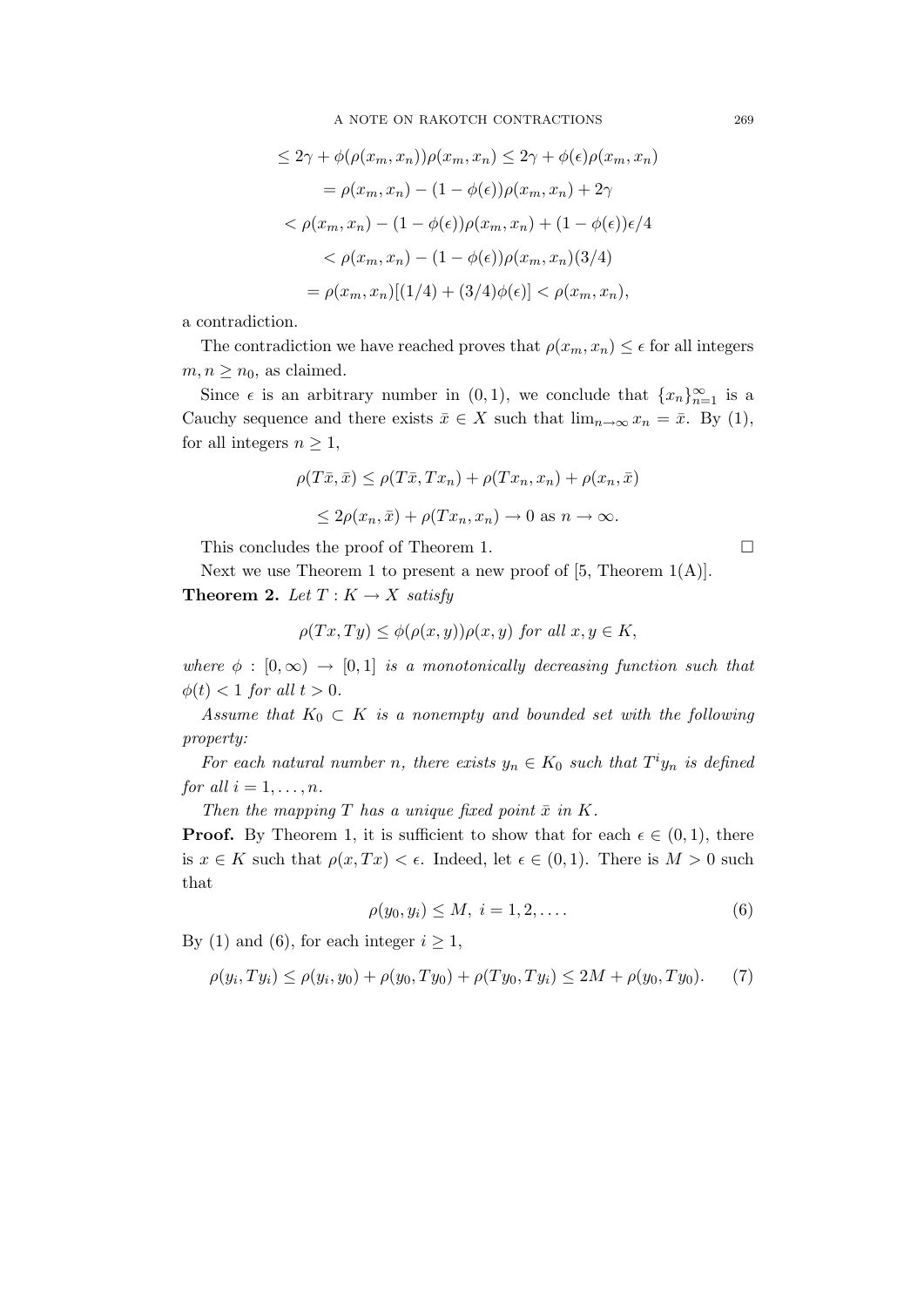Choose a natural number  $q \geq 4$  such that

$$
(q-1)\epsilon(1-\phi(\epsilon)) > 4M + 2\rho(y_0, Ty_0).
$$
 (8)

Set  $T^0 z = z, z \in K$ .

We will show that  $\rho(T^{q-1}y_q, T^q y_q) < \epsilon$ . Assume the contrary. Then by (1),

$$
\rho(T^i y_q, T^{i+1} y_q) \ge \epsilon, \ i = 0, \dots, q - 1. \tag{9}
$$

In view of (1), (9) and the monotonicity of  $\phi$ , we have for  $i = 0, \ldots, q - 2$ ,  $\rho(T^{i+1}y_q, T^{i+2}y_q) \leq \phi(\rho(T^iy_q, T^{i+1}y_q))\rho(T^iy_q, T^{i+1}y_q) \leq \phi(\epsilon) \rho(T^iy_q, T^{i+1}y_q)$ and

$$
\rho(T^i y_q, T^{i+1} y_q) - \rho(T^{i+1} y_q, T^{i+2} y_q) \ge (1 - \phi(\epsilon)) \rho(T^i y_q, T^{i+1} y_q) \ge (1 - \phi(\epsilon)) \epsilon.
$$
\n(10)

By  $(7)$  and  $(10)$ ,

$$
2M + \rho(y_0, Ty_0) \ge \rho(y_q, Ty_q) - \rho(T^{q-1}y_q, T^q y_q)
$$
  
\n
$$
\ge \sum_{i=0}^{q-2} [\rho(T^i y_q, T^{i+1} y_q) - \rho(T^{i+1} y_q, T^{i+2} y_q)]
$$
  
\n
$$
\ge (q-1)(1 - \phi(\epsilon))\epsilon
$$

and

$$
2M + \rho(y_0, Ty_0) \ge (q-1)(1-\phi(\epsilon))\epsilon.
$$

This contradicts (8). The contradiction we have reached shows that

$$
\rho(T^{q-1}y_q, T^q y_q) < \epsilon,
$$

as required. Theorem 2 is proved.

$$
\exists
$$

Now we establish a convergence result for (unrestricted) infinite products of mappings which satisfy a weak form of condition (1).

**Theorem 3.** Let  $\phi : [0, \infty) \to [0, 1]$  be a monotonically decreasing function such that  $\phi(t) < 1$  for all  $t > 0$ .

Let

$$
\bar{x} \in K, T_i: K \to X, i = 0, 1, ..., T_i \bar{x} = \bar{x}, i = 0, 1, ..., \tag{11}
$$

and assume that

$$
\rho(T_i x, \bar{x}) \le \phi(\rho(x, \bar{x}))\rho(x, \bar{x}) \text{ for each } x \in K, i = 0, 1, \dots \tag{12}
$$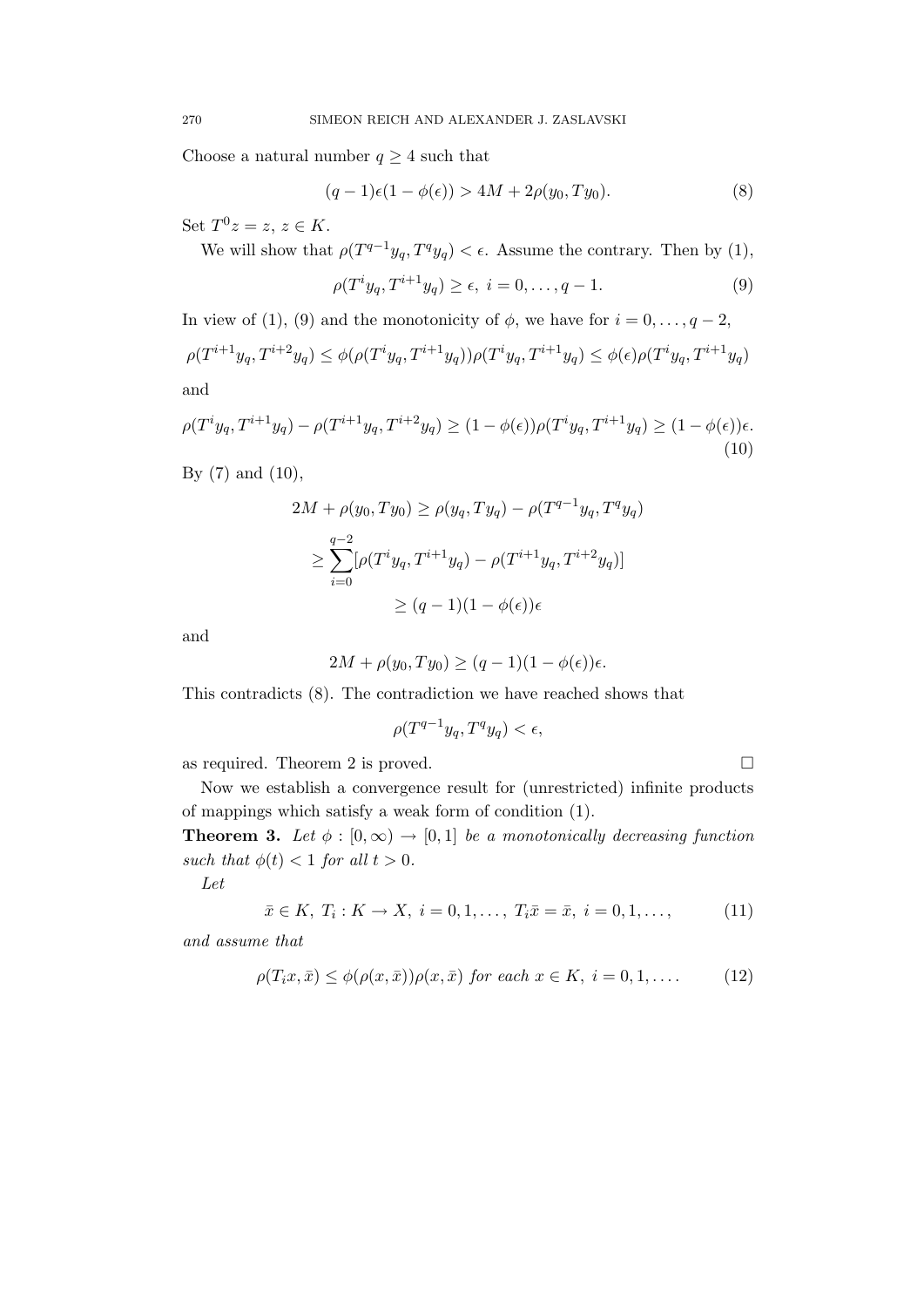Then for each  $M, \epsilon > 0$ , there exist  $\delta > 0$  and a natural number k such that for each integer  $n \geq k$ , each mapping  $r : \{0, 1, \ldots, n-1\} \to \{0, 1, \ldots\}$ , and each sequence  $\{x_i\}_{i=0}^n \subset K$  satisfying

$$
\rho(x_0, \bar{x}) \leq M
$$
 and  $\rho(x_{i+1}, T_{r(i)}x_i) \leq \delta, i = 0, ..., n-1,$ 

we have

$$
\rho(x_i, \bar{x}) \le \epsilon, \ i = k, \dots, n. \tag{13}
$$

**Proof.** Choose  $\delta_0 > 0$  such that

$$
\delta_0 < M(1 - \phi(M/2))/4. \tag{14}
$$

Assume that

$$
y \in K \cap B(\bar{x}, M), i \in \{0, 1, \dots\}, z \in X \text{ and } \rho(z, T_i y) \le \delta_0.
$$
 (15)

By (15) and (12),

$$
\rho(\bar{x}, z) \le \rho(\bar{x}, T_i y) + \rho(T_i, z) \le \phi(\rho(\bar{x}, y))\rho(\bar{x}, y) + \delta_0.
$$
\n(16)

There are two cases:

$$
\rho(y,\bar{x}) \le M/2 \tag{17}
$$

and

$$
\rho(y,\bar{x}) > M/2.
$$
\n(18)

Assume that  $(17)$  holds. Then by  $(16)$ ,  $(17)$  and  $(14)$ ,

$$
\rho(\bar{x}, z) \le \rho(\bar{x}, y) + \delta_0 \le M/2 + \delta_0 < M. \tag{19}
$$

If (18) holds, then by (16), (15), (14) and the monotonicity of  $\phi$ ,

$$
\rho(\bar{x}, z) \le \delta_0 + \phi(M/2)\rho(\bar{x}, y) \le \delta_0 + \phi(M/2)M
$$
  
<  $(M/4)(1 - \phi(M/2)) + \phi(M/2)M \le M.$ 

Thus  $\rho(\bar{x}, z) \leq M$  in both cases.

We have shown that

if 
$$
y \in K \cap B(\bar{x}, M)
$$
,  $i \in \{0, 1, \dots\}$ ,  $z \in X$ ,  $\rho(z, T_i y) \le \delta_0$ , then  $\rho(\bar{x}, z) \le M$ . (20)

Since M is any positive number, we conclude that there is  $\delta_1 > 0$  such that

if 
$$
y \in K \cap B(\bar{x}, \epsilon)
$$
,  $i \in \{0, 1, \ldots\}$ ,  $z \in X$ ,  $\rho(z, T_i y) \le \delta_1$ , then  $\rho(\bar{x}, z) \le \epsilon$ . (21)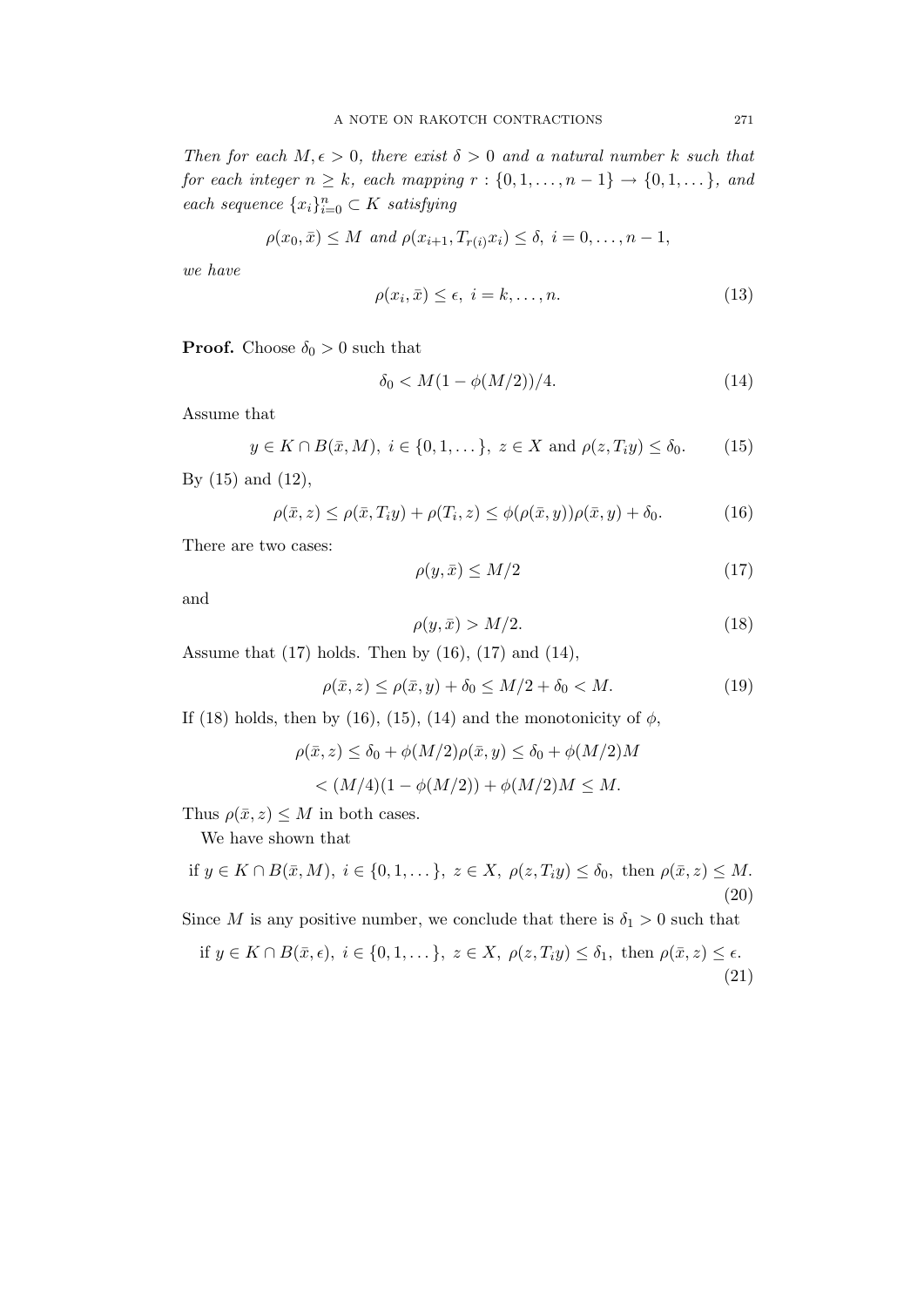Now choose a positive number  $\delta$  such that

$$
\delta < \min\{\delta_0, \delta_1, \ \epsilon(1 - \phi(\epsilon))\}^{1}
$$
\n<sup>(22)</sup>

and a natural number  $k$  such that

$$
k > 4(M+1)((1 - \phi(\epsilon))\epsilon)^{-1} + 4.
$$
 (23)

Let  $n \geq k$  be a natural number. Assume that  $r : \{0, \ldots, n-1\} \to \{0, 1, \ldots\}$ and that

$$
\{x_i\}_{i=0}^n \subset K
$$

satisfies

$$
\rho(x_0, \bar{x}) \le M
$$
 and  $\rho(x_{i+1}, T_{r(i)}x_i) \le \delta$ ,  $i = 0, ..., n-1$ . (24)

We claim that (13) holds. By (20), (24) and the inequality  $\delta < \delta_0$ ,

$$
\{x_i\}_{i=0}^n \subset B(\bar{x}, M). \tag{25}
$$

Assume to the contrary that  $(13)$  does not hold. Then there is an integer j such that

$$
j \in \{k, \dots, n\} \text{ and } \rho(x_j, \bar{x}) > \epsilon. \tag{26}
$$

By (26) and (12),

$$
\rho(x_i, \bar{x}) > \epsilon, \ i = 0, \dots, j. \tag{27}
$$

Let  $i \in \{0, \ldots, j-1\}$ . By (24), (12) and the monotonicity of  $\phi$ ,

$$
\rho(x_{i+1}, \bar{x}) \leq \rho(x_{i+1}, T_{r(i)}x_i) + \rho(T_{r(i)}x_i, \bar{x}) \leq \delta + \phi(\rho(x_i, \bar{x}))\rho(x_i, \bar{x})
$$
  

$$
\leq \delta + \phi(\epsilon)\rho(x_i, \bar{x}).
$$

When combined with (22) and (27), this implies that

$$
\rho(x_{i+1}, \bar{x}) - \rho(x_i, \bar{x}) \le \delta - (1 - \phi(\epsilon))\rho(x_i, \bar{x}) \le \delta - (1 - \phi(\epsilon))\epsilon < - (1 - \phi(\epsilon))\epsilon/2.
$$
\n(28)

Finally, by (24), (28) and (26),

$$
-M \le -\rho(x_0, \bar{x}) \le \rho(x_j, \bar{x}) - \rho(x_0, \bar{x})
$$
  
= 
$$
\sum_{i=0}^{j-1} [\rho(x_{i+1}, \bar{x}) - \rho(x_i, \bar{x})] \le -j(1 - \phi(\epsilon))\epsilon/2 \le -k(1 - \phi(\epsilon))\epsilon/2.
$$

This contradicts (23). The contradiction we have reached proves (13) and Theorem 3 itself.  $\hfill \square$